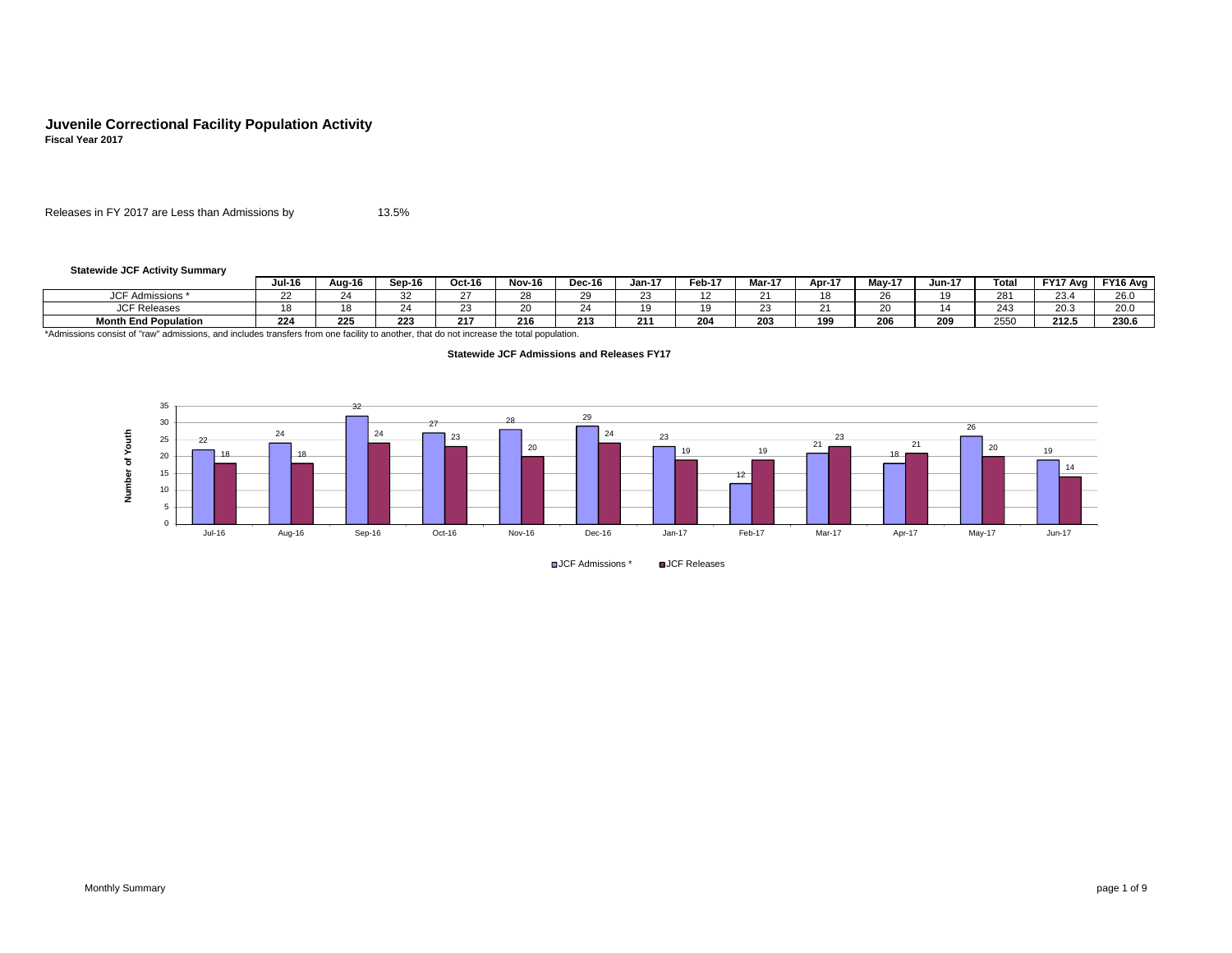## **Statewide JCF Month End Population**

 $150$ 

200250300

 $^{102}$ 

050







**Statewide Juvenile Correctional Facility Month End Population** 



FY2016 FY2017

Jul Aug Sep Oct Nov Dec Jan Feb Mar Apr May Jun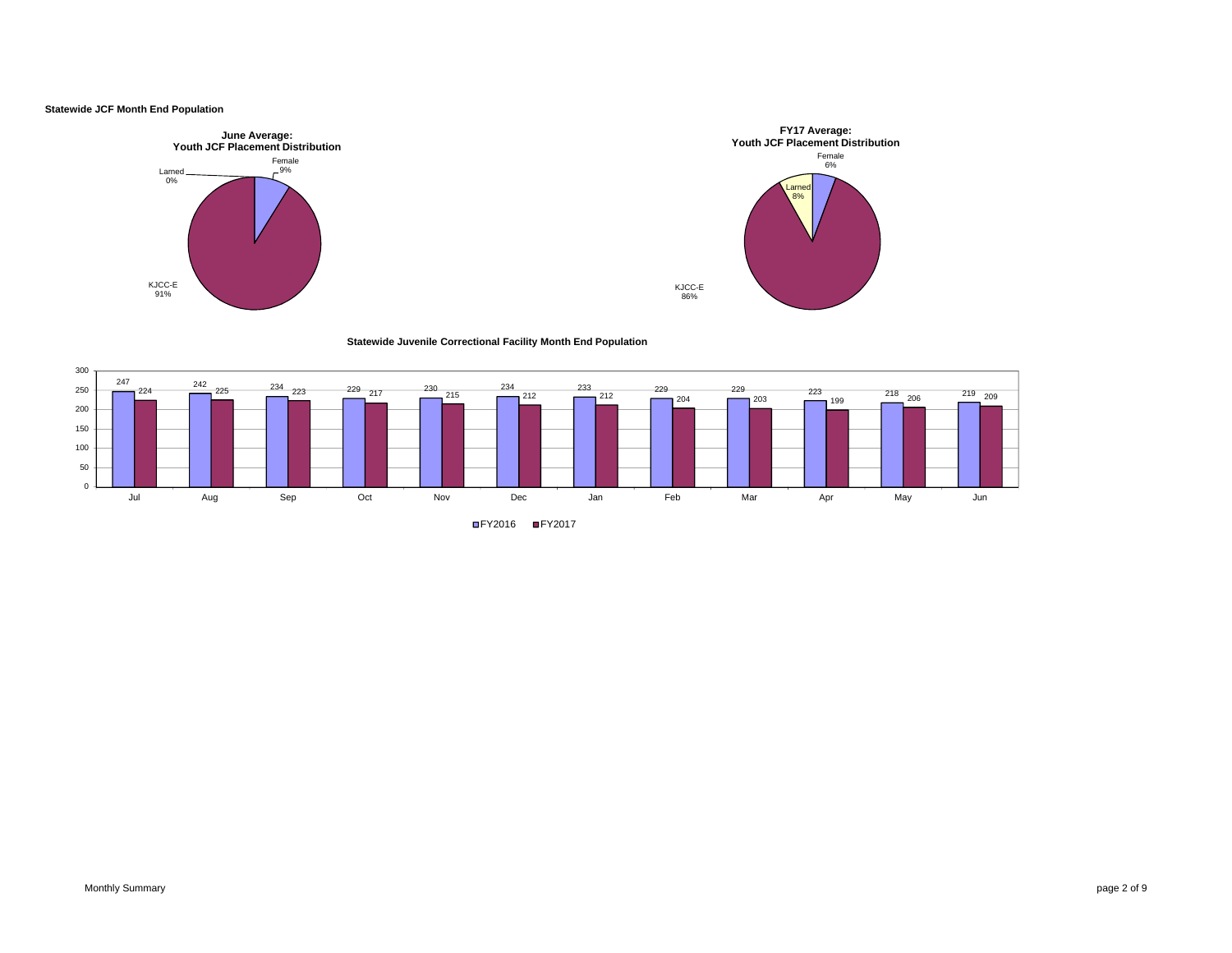|                                                              | <b>Fiscal Year Flashback</b><br><b>Census Events: Average Monthly Frequency</b> |          |      |      |      |      |      |      |      |                  |  |  |  |  |
|--------------------------------------------------------------|---------------------------------------------------------------------------------|----------|------|------|------|------|------|------|------|------------------|--|--|--|--|
|                                                              |                                                                                 |          |      |      |      |      |      |      |      |                  |  |  |  |  |
|                                                              | 10 <sup>6</sup>                                                                 | $10^{9}$ |      |      |      |      |      |      |      |                  |  |  |  |  |
| New Commitments                                              | 25.8                                                                            | 23.7     | 21.3 | 22.1 | 24.3 | 21.3 | 19.1 | 17.3 | 14.6 | 14.3             |  |  |  |  |
| Return due to Technical Violations of<br>Conditional Release | 8.7                                                                             | 11.0     | 8.5  | 7.6  | 7.8  | 7.4  | 5.5  | 6.3  | 3.7  | 3.1              |  |  |  |  |
| Return due to New Crime while on Conditional<br>Release      | 1.81                                                                            | 1.8      | 2.5  | 2.2  | 1.8  | 1.7  | 1.8  | 1.3  | 1.3  | 1.9              |  |  |  |  |
|                                                              |                                                                                 |          |      |      |      |      |      |      |      |                  |  |  |  |  |
| Return from Discharge with New Adjudication                  | 0.7                                                                             | 1.OI     |      | 1.1  | 0.8  | 0.4  | 0.4  | 0.4  | 1.2  | 0.5              |  |  |  |  |
| <b>Total Entries into JCF</b>                                | 37.0                                                                            | 37.5     | 33.4 | 32.8 | 34.6 | 30.8 | 26.8 | 25.3 | 20.8 | 19.8             |  |  |  |  |
| Conditional Releases                                         | 40.5                                                                            | 37.7     | 33.2 | 30.5 | 31.6 | 30.5 | 28.2 | 25.6 | 21.2 | 18.8             |  |  |  |  |
| <b>Direct Discharges</b>                                     | 1.5                                                                             | 1.61     |      | 2.3  | 1.8  | 1.8  | l.7  | 0.8  | 1.5  | 1.5 <sub>1</sub> |  |  |  |  |
| <b>Total Exits from JCF</b>                                  | 42.0                                                                            | 39.3     | 34.8 | 32.8 | 33.4 | 32.3 | 29.8 | 26.3 | 22.7 | 20.3             |  |  |  |  |

**Statewide Average JCF Census # Events Across Years** 

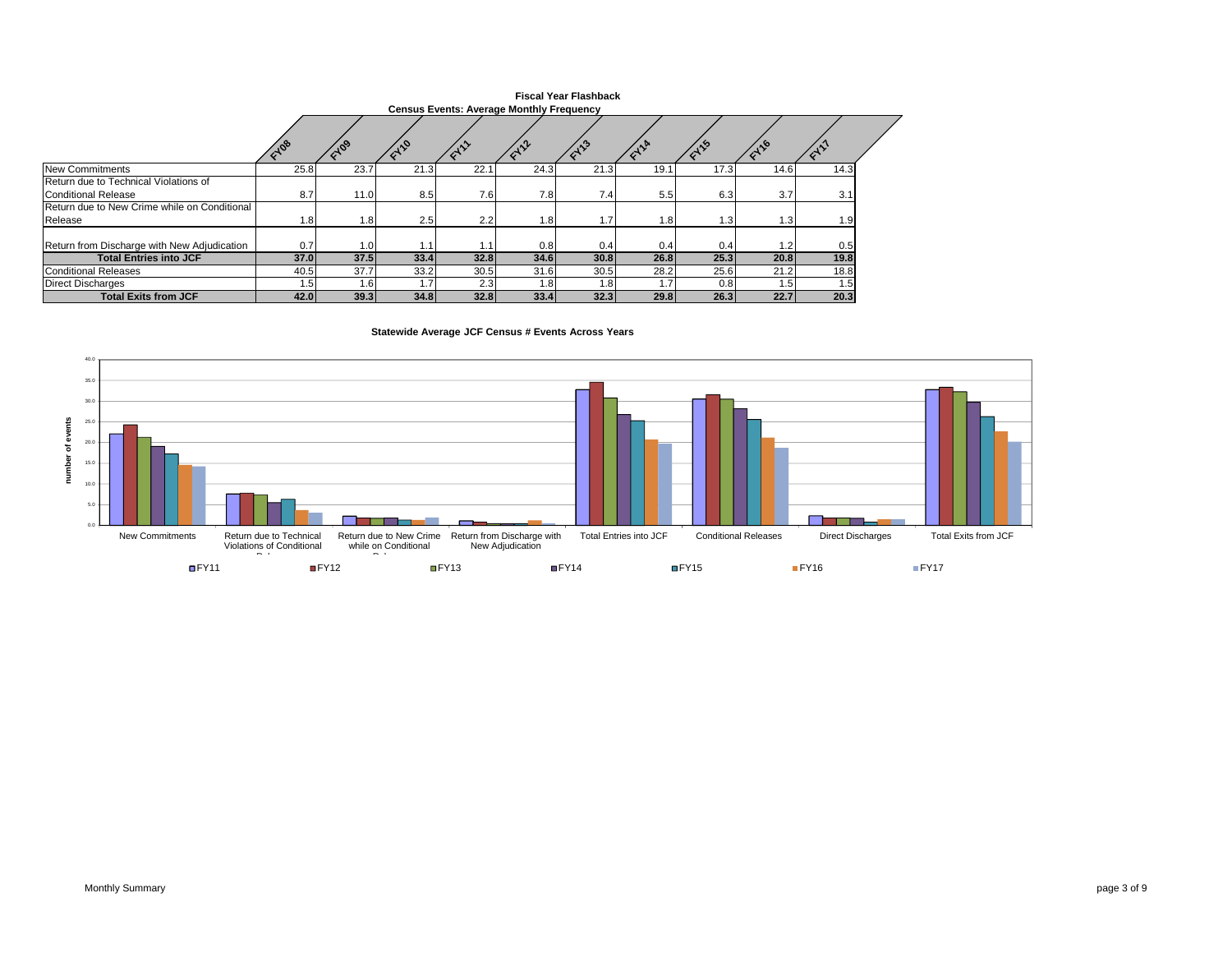# **JCF Detail: Statewide**

| <b>Youth Entering All JCF</b>                           | <b>Jul-16</b> | Aug-16          | Sep-16 | <b>Oct-16</b>   | <b>Nov-16</b> | Dec-16          | $Jan-17$        | Feb-17 | Mar-17          | Apr-17 | <b>May-17</b> | <b>Jun-17</b> | <b>Total</b> | <b>Monthly Avg</b>    |
|---------------------------------------------------------|---------------|-----------------|--------|-----------------|---------------|-----------------|-----------------|--------|-----------------|--------|---------------|---------------|--------------|-----------------------|
| <b>New Commitments</b>                                  |               | 19              | 15     |                 | 15            | 18 <sup>1</sup> | 12              |        |                 |        | 21            |               | 171          | 14.3                  |
| Return due to Technical Violations of                   |               |                 |        |                 |               |                 |                 |        |                 |        |               |               |              |                       |
| <b>Conditional Release</b>                              |               |                 |        |                 |               |                 |                 |        |                 |        |               |               | 37           | 3.1                   |
| Return due to New Crime while on Conditional            |               |                 |        |                 |               |                 |                 |        |                 |        |               |               |              |                       |
| Release                                                 |               |                 |        |                 |               |                 |                 |        |                 |        |               |               | 23           | 1.9                   |
| Return from Discharge with New Adjudication             |               |                 |        |                 |               |                 |                 |        |                 |        |               |               |              | 0.5                   |
| <b>Total Entries into JCF</b>                           | 21            | 21              | 21     | 17              | 19            | 24              | 18 <sup>1</sup> | 12     | 21              | 18     | 26            | 19            | 237          | 19.8                  |
| <b>Youth Exiting Facility</b>                           | <b>Jul-16</b> | Aug-16          | Sep-16 | <b>Oct-16</b>   | <b>Nov-16</b> | Dec-16          | $Jan-17$        | Feb-17 | Mar-17          | Apr-17 | May-17        | <b>Jun-17</b> | Total        | <b>Monthly</b><br>Avg |
| <b>Conditional Releases</b>                             | 18            |                 | 20     | 21              | 19            | 23              | 18              |        |                 |        | 19            |               | 225          | 18.8                  |
| <b>Direct Discharges</b>                                |               |                 |        |                 |               |                 |                 |        |                 |        |               |               | 18           | 1.5                   |
| <b>Total Exits from Facility</b>                        | 18            | 18 <sup>1</sup> | 24     | 23 <sub>l</sub> | 20            | 24              | 19              | 19     | 23 <sub>1</sub> | 21     | 20            |               | 243          | 20.3                  |
| <b>Month End Population</b>                             | <b>Jul-16</b> | Aug-16          | Sep-16 | Oct-16          | <b>Nov-16</b> | Dec-16          | <b>Jan-17</b>   | Feb-17 | Mar-17          | Apr-17 | $May-17$      | <b>Jun-17</b> | <b>Total</b> | <b>Monthly</b><br>Avg |
| Total # Youth placed in JCF on last day of the<br>month | 224           | 225             | 223    | 216             | 215           | 213             | 211             | 204    | 203             | 199    | 206           | 209           | 2548         | 212.3                 |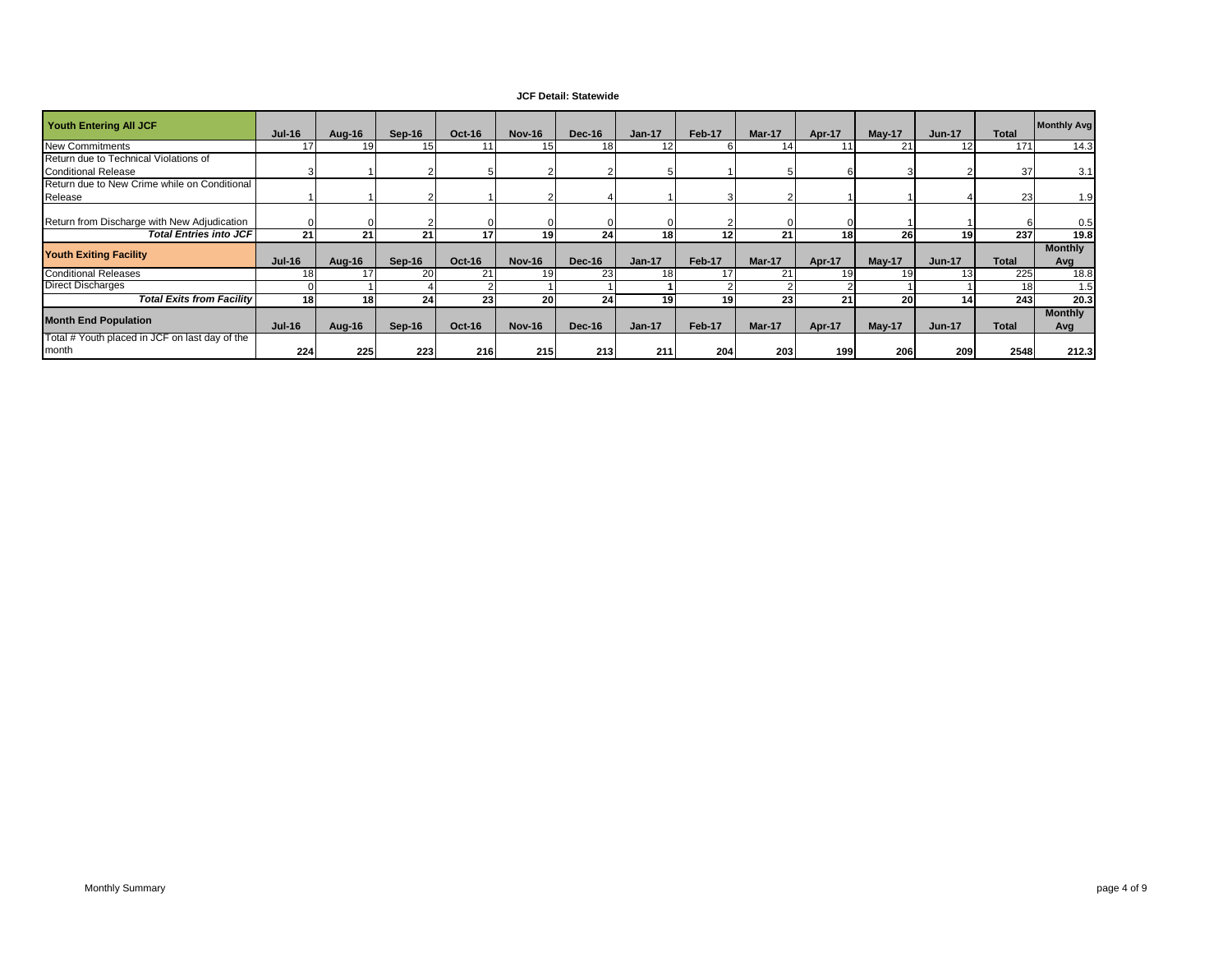#### **JCF Detail: Females**

| <b>Youth Entering Females</b>                  | <b>Jul-16</b> | Aug-16 | Sep-16 | <b>Oct-16</b>   | <b>Nov-16</b> | Dec-16        | $Jan-17$      | Feb-17 | Mar-17 | Apr-17          | <b>May-17</b> | <b>Jun-17</b> | <b>Total</b> | <b>Monthly</b><br>Avg |
|------------------------------------------------|---------------|--------|--------|-----------------|---------------|---------------|---------------|--------|--------|-----------------|---------------|---------------|--------------|-----------------------|
| <b>New Commitments</b>                         |               |        |        |                 |               |               |               |        |        |                 |               |               | 13           | 1.1                   |
| Return due to Technical Violations of          |               |        |        |                 |               |               |               |        |        |                 |               |               |              |                       |
| <b>Conditional Release</b>                     |               |        |        |                 |               |               |               |        |        |                 |               |               |              | 0.8                   |
| Return due to New Crime while on Conditional   |               |        |        |                 |               |               |               |        |        |                 |               |               |              |                       |
| Release                                        |               |        |        |                 |               |               |               |        |        |                 |               |               |              | 0.5                   |
|                                                |               |        |        |                 |               |               |               |        |        |                 |               |               |              |                       |
| Return from Discharge with New Adjudication    |               |        |        |                 |               |               |               |        |        |                 |               |               |              | 0.1                   |
| Transferring In from another JCF (N/A)         |               |        |        |                 |               |               |               |        |        |                 |               |               |              | 0.0                   |
| <b>Total Entries into JCF</b>                  |               |        |        |                 |               |               |               |        |        |                 |               |               | 29           | 2.4                   |
| <b>Youth Exiting Facility</b>                  |               |        |        |                 |               |               |               |        |        |                 |               |               |              | <b>Monthly</b>        |
|                                                | <b>Jul-16</b> | Aug-16 | Sep-16 | Oct-16          | <b>Nov-16</b> | <b>Dec-16</b> | $Jan-17$      | Feb-17 | Mar-17 | Apr-17          | <b>May-17</b> | <b>Jun-17</b> | <b>Total</b> | Avg                   |
| Transferred out to another JCF (N/A)           |               |        |        |                 |               |               |               |        |        |                 |               |               |              | N/A                   |
| <b>Conditional Releases</b>                    |               |        |        |                 |               |               |               |        |        |                 |               |               | 16           | 1.3                   |
| <b>Direct Discharges</b>                       |               |        |        |                 |               |               |               |        |        |                 |               |               |              | 0.0                   |
| <b>Total Exits from Facility</b>               |               |        |        |                 |               |               |               |        |        |                 |               |               | 16           | 1.3                   |
| <b>Month End Population</b>                    |               |        |        |                 |               |               |               |        |        |                 |               |               |              | <b>Monthly</b>        |
|                                                | <b>Jul-16</b> | Aug-16 | Sep-16 | Oct-16          | <b>Nov-16</b> | Dec-16        | <b>Jan-17</b> | Feb-17 | Mar-17 | Apr-17          | $May-17$      | <b>Jun-17</b> | <b>Total</b> | Avg                   |
| Total # Youth placed in JCF on last day of the |               |        |        |                 |               |               |               |        |        |                 |               |               |              |                       |
| month                                          | 10            | 12     | 11     | 13 <sup>1</sup> | 13            | 14            | 16            | 15     | 12     | 13 <sub>1</sub> | 17            | 21            | 167          | 13.9                  |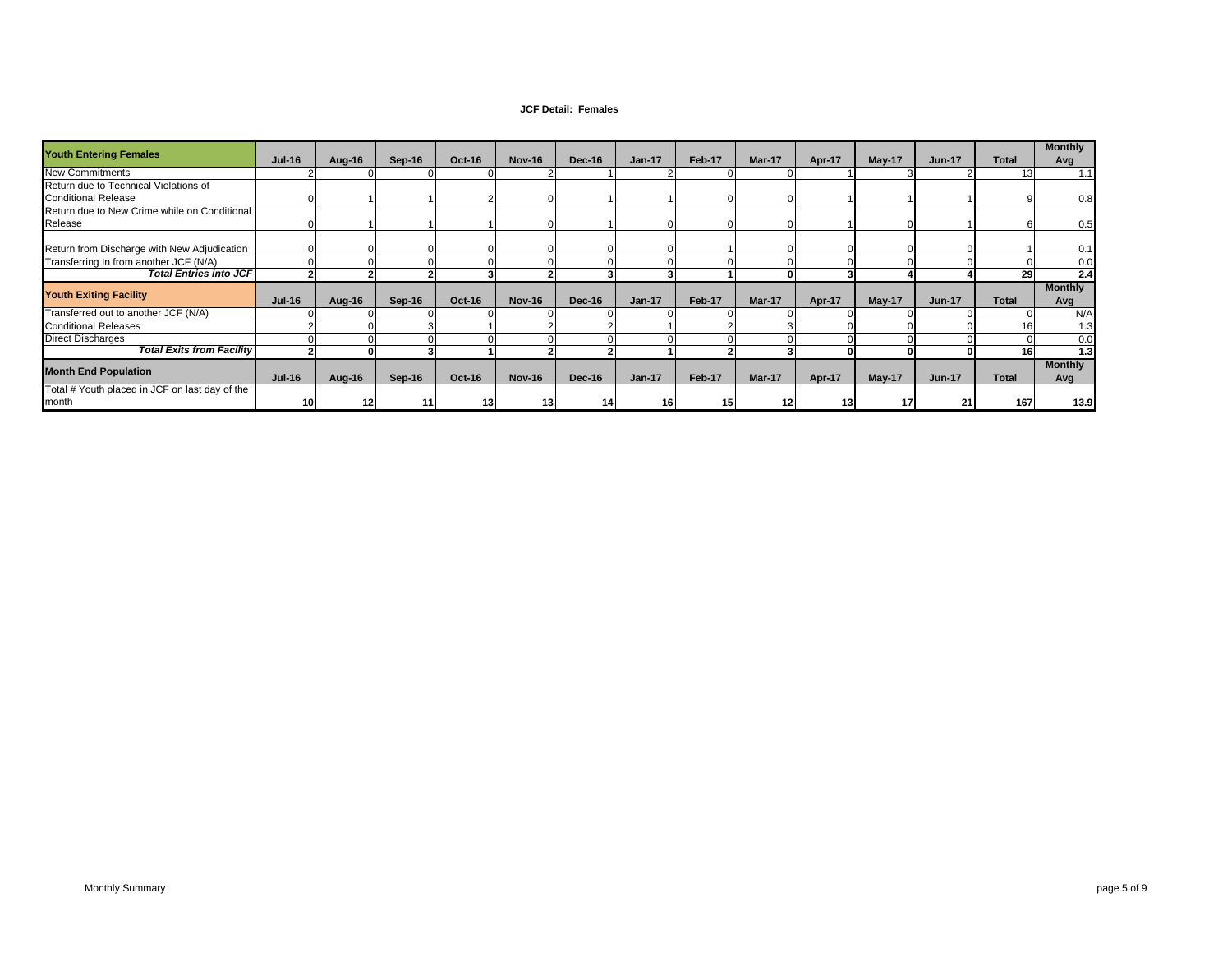## **JCF Detail: Kansas Juvenile Correctional Complex Males**

| <b>Youth Entering KJCC</b>                     | <b>Jul-16</b>   | Aug-16 | Sep-16          | <b>Oct-16</b> | <b>Nov-16</b>   | Dec-16        | $Jan-17$ | Feb-17 | Mar-17          | Apr-17          | $May-17$      | <b>Jun-17</b> | <b>Total</b> | <b>Monthly</b> |
|------------------------------------------------|-----------------|--------|-----------------|---------------|-----------------|---------------|----------|--------|-----------------|-----------------|---------------|---------------|--------------|----------------|
| <b>New Commitments</b>                         |                 | 19     | 15 <sub>l</sub> |               | 13 <sup>1</sup> | 17            | 10       |        |                 | 10 <sup>1</sup> | 18            | 10            | 158          | Avg<br>13.2    |
| Return due to Technical Violations of          |                 |        |                 |               |                 |               |          |        |                 |                 |               |               |              |                |
|                                                |                 |        |                 |               |                 |               |          |        |                 |                 |               |               |              |                |
| <b>Conditional Release</b>                     |                 |        |                 |               |                 |               |          |        |                 |                 |               |               | 28           | 2.3            |
| Return due to new crime while on conditional   |                 |        |                 |               |                 |               |          |        |                 |                 |               |               |              |                |
| release                                        |                 |        |                 |               |                 |               |          |        |                 |                 |               |               | 17           | 1.4            |
|                                                |                 |        |                 |               |                 |               |          |        |                 |                 |               |               |              |                |
| Return from Discharge with New Adjudication    |                 |        |                 |               |                 |               |          |        |                 |                 |               |               |              | 0.3            |
| Transferring In from another JCF               |                 |        |                 | 10            |                 |               |          |        |                 |                 |               |               | 52           | 4.3            |
| <b>Total Entries into JCF</b>                  | 25              | 22     | 29              | 24            | 26              | 29            | 20       | 11     | 21              | 15              | 22            | 15            | 259          | 21.6           |
|                                                |                 |        |                 |               |                 |               |          |        |                 |                 |               |               |              | <b>Monthly</b> |
| <b>Youth Exiting Facility</b>                  | <b>Jul-16</b>   | Aug-16 | $Sep-16$        | <b>Oct-16</b> | <b>Nov-16</b>   | Dec-16        | $Jan-17$ | Feb-17 | <b>Mar-17</b>   | Apr-17          | <b>May-17</b> | <b>Jun-17</b> | <b>Total</b> | Avg            |
| Transferred out to another JCF                 |                 |        |                 |               |                 |               |          |        |                 |                 |               |               |              | 0.2            |
| <b>Conditional Releases</b>                    |                 | 13     | 15              |               | 15              | 20            | 13       | 15     | 18 <sub>1</sub> | 17              | 19            |               | 171          | 14.3           |
| <b>Direct Discharges</b>                       |                 |        |                 |               |                 |               |          |        |                 |                 |               | 13            | 30           | 2.5            |
| <b>Total Exits from Facility</b>               | 13 <sup>l</sup> | 14     | 19 <sup>1</sup> | 16            | 16 <sup>1</sup> | 21            | 14       | 17     | 20              | 19              | <b>20</b>     | 14            | 203          | 16.9           |
|                                                |                 |        |                 |               |                 |               |          |        |                 |                 |               |               |              | <b>Monthly</b> |
| <b>Month End Population</b>                    | <b>Jul-16</b>   | Aug-16 | Sep-16          | <b>Oct-16</b> | <b>Nov-16</b>   | <b>Dec-16</b> | $Jan-17$ | Feb-17 | <b>Mar-17</b>   | Apr-17          | May-17        | <b>Jun-17</b> | <b>Total</b> | Avg            |
| Total # Youth placed in JCF on last day of the |                 |        |                 |               |                 |               |          |        |                 |                 |               |               |              |                |
| month                                          | 139             | 147    | 161             | 169           | 180 I           | 188           | 195      | 189    | 191             | 186             | 189           | 188           | 2122         | 176.8          |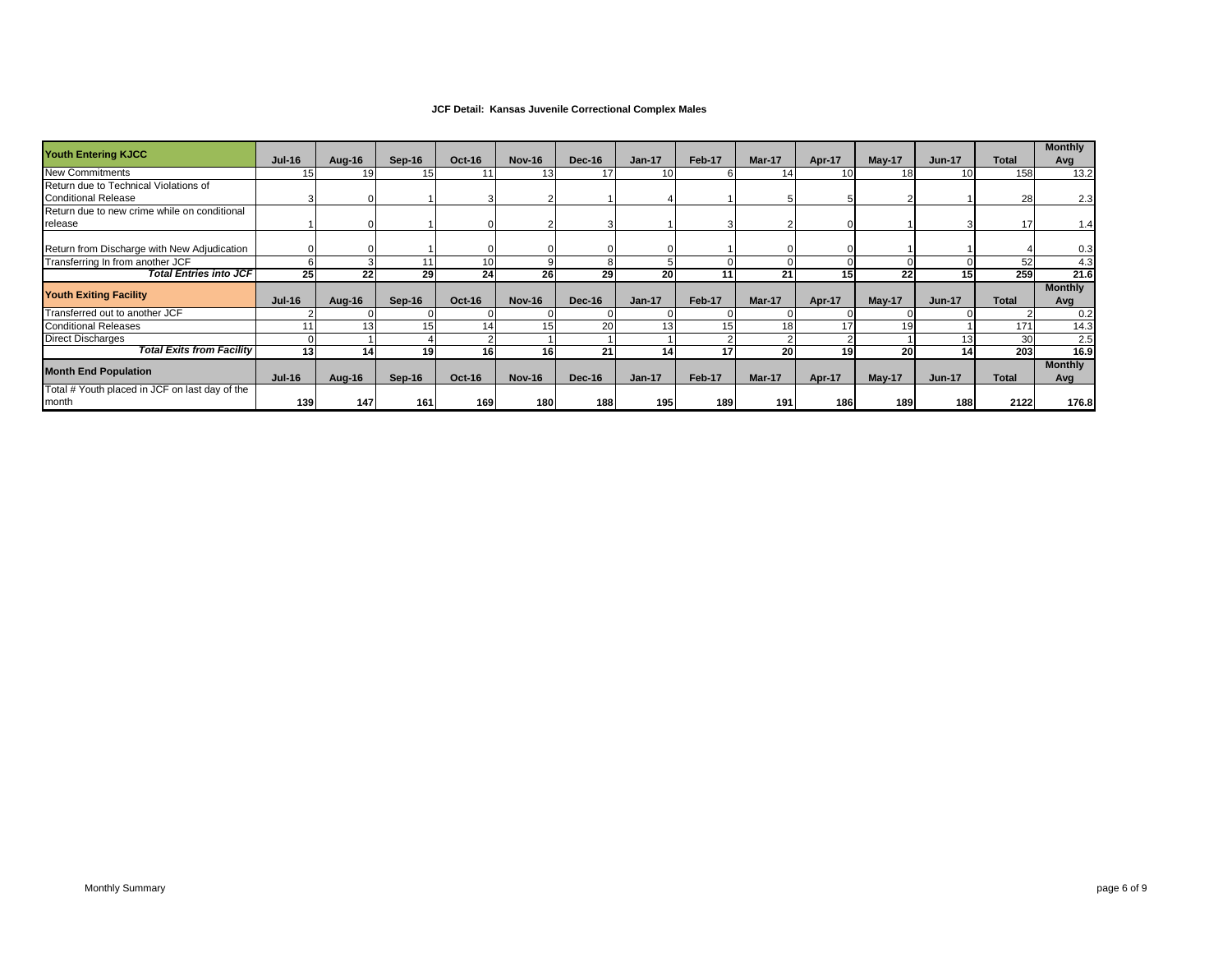## **JCF Detail: Larned Juvenile Correctional Facility**

| <b>Youth Entering Larned Facility</b>          | <b>Jul-16</b> | Aug-16 | Sep-16 | <b>Oct-16</b> | <b>Nov-16</b> | Dec-16        | $Jan-17$ | Feb-17 | Mar-17 | Apr-17        | $May-17$ | <b>Jun-17</b> | <b>Total</b> | <b>Monthly</b><br>Avg |
|------------------------------------------------|---------------|--------|--------|---------------|---------------|---------------|----------|--------|--------|---------------|----------|---------------|--------------|-----------------------|
| <b>New Commitments</b>                         |               |        |        |               |               |               |          |        |        |               |          |               |              | 0.0                   |
| Return due to Technical Violations of          |               |        |        |               |               |               |          |        |        |               |          |               |              |                       |
| <b>Conditional Release</b>                     |               |        |        |               |               |               |          |        |        |               |          |               |              | 0.0                   |
| Return due to New Crime while on Conditional   |               |        |        |               |               |               |          |        |        |               |          |               |              |                       |
| Release                                        |               |        |        |               |               |               |          |        |        |               |          |               |              | 0.0                   |
|                                                |               |        |        |               |               |               |          |        |        |               |          |               |              |                       |
| Return from Discharge with New Adjudication    |               |        |        |               |               |               |          |        |        |               |          |               |              | 0.0                   |
| Transferring In from another JCF               |               |        |        |               |               |               |          |        |        |               |          |               |              | 0.0                   |
| <b>Total Entries into JCF</b>                  |               |        |        |               |               |               |          |        |        |               |          |               |              | 0.0                   |
|                                                |               |        |        |               |               |               |          |        |        |               |          |               |              | <b>Monthly</b>        |
| <b>Youth Exiting Facility</b>                  | <b>Jul-16</b> | Aug-16 | Sep-16 | Oct-16        | <b>Nov-16</b> | <b>Dec-16</b> | $Jan-17$ | Feb-17 | Mar-17 | <b>Apr-17</b> | May-17   | <b>Jun-17</b> | <b>Total</b> | Avg                   |
| Transferred out to another JCF                 |               |        |        |               |               |               |          |        |        |               |          |               |              | 3.7                   |
| <b>Conditional Releases</b>                    |               |        |        |               |               |               |          |        |        |               |          |               |              | 2.7                   |
| <b>Direct Discharges</b>                       |               |        |        |               |               |               |          |        |        |               |          |               |              | 0.0                   |
| <b>Total Exits from Facility</b>               | 13            |        | 16     | 12            | 13            | 12            | 10       |        |        |               |          |               | 83           | 6.9                   |
| <b>Month End Population</b>                    | <b>Jul-16</b> | Aug-16 | Sep-16 | <b>Oct-16</b> | <b>Nov-16</b> | Dec-16        | $Jan-17$ | Feb-17 | Mar-17 | Apr-17        | $May-17$ | <b>Jun-17</b> | <b>Total</b> | <b>Monthly</b><br>Avg |
| Total # Youth placed in JCF on last day of the |               |        |        |               |               |               |          |        |        |               |          |               |              |                       |
| month                                          | 74            | 67     | 51     | 35            | 22            | 11            |          |        |        |               |          |               |              | 20.0                  |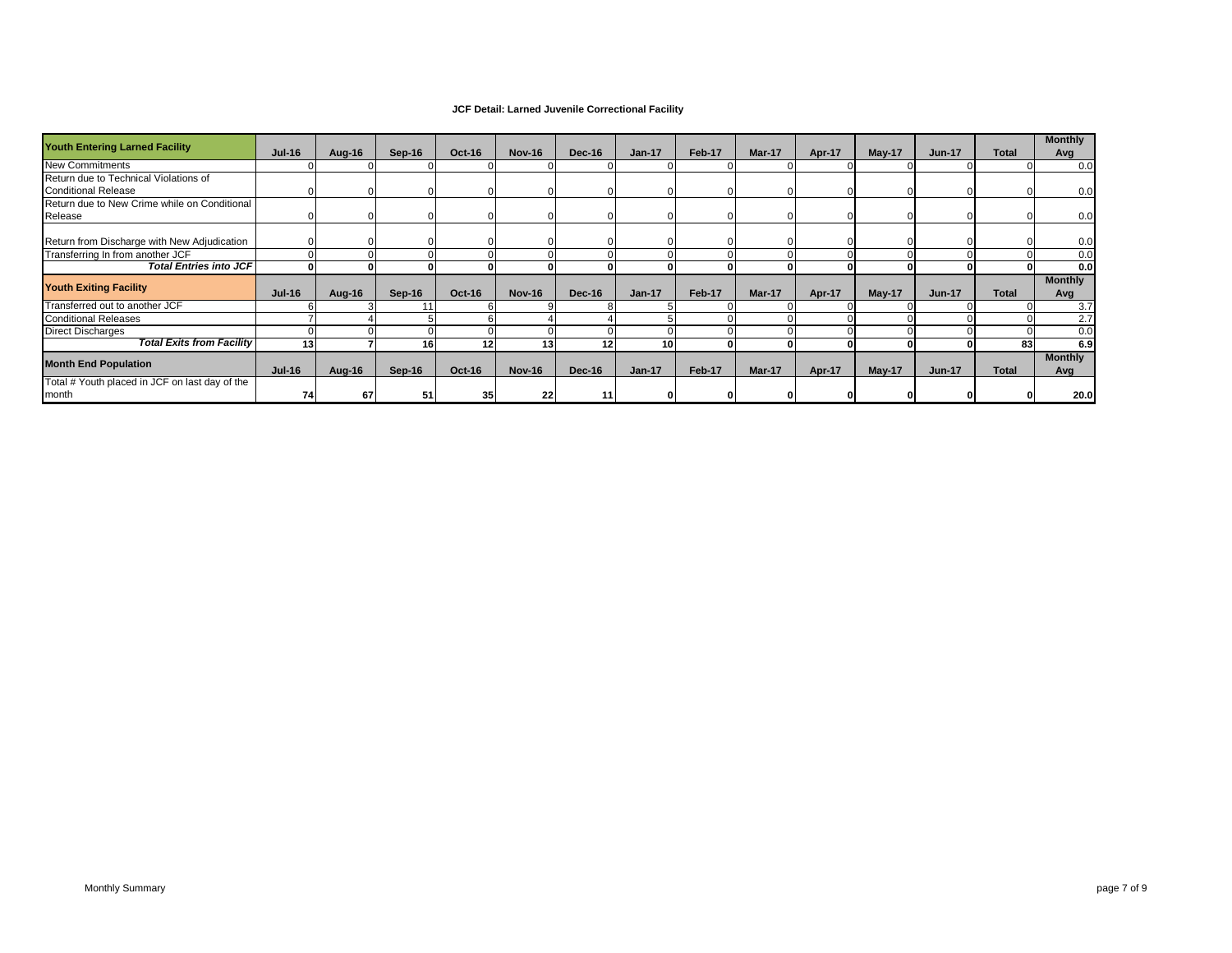# **JCF Month End Summary Management Information**

# **For Youth Placed in JCF on Last Day of the Month in FY17**

| <b>Statewide Summary</b>                                                                                        |      |      |      |           |      |      |      |      |      |         |      |      |  |  |
|-----------------------------------------------------------------------------------------------------------------|------|------|------|-----------|------|------|------|------|------|---------|------|------|--|--|
| Fiscal Year 2017 Month End                                                                                      |      |      |      |           |      |      |      |      |      |         |      |      |  |  |
| Feb<br>May<br>Mar<br>Length of Stay & Age<br>Dec<br><b>Nov</b><br>Oct<br>Sep<br>Jan<br>Jun<br>Jul<br>Aug<br>Apr |      |      |      |           |      |      |      |      |      |         |      |      |  |  |
| Average Months for all Youth                                                                                    | 9.3  | 9.0  | 8.3  | 8.0       | 7.5  | 7.0  | 6.4  | 6.5  | 6.8  | 72<br>. | 7.3  | 7.5  |  |  |
| Median Months for all Youth                                                                                     | 6.4  | 5.9  | 4.0  | 54<br>υ.ι | 4.8  | 4.2  | 4.2  | 5.0  | 5.1  | 5.9     | 6.5  | 6.6  |  |  |
| Average Age All Youth                                                                                           | 17.8 | 17.8 | 17.8 | 17.8      | 17.7 | 177  | 17.7 | 17.6 | 17.7 | 17.6    | 17.6 | 17.7 |  |  |
| Median Age All Youth                                                                                            | 17.8 | 17.7 |      | 17.7      |      | 17.8 | 17.7 | 17.8 | 17.8 | 17.8    | 17.7 | 17.7 |  |  |

|                                                                                                                        | <b>Female Summary</b>      |                      |                       |                  |      |             |      |      |      |      |      |               |  |  |
|------------------------------------------------------------------------------------------------------------------------|----------------------------|----------------------|-----------------------|------------------|------|-------------|------|------|------|------|------|---------------|--|--|
|                                                                                                                        | Fiscal Year 2017 Month End |                      |                       |                  |      |             |      |      |      |      |      |               |  |  |
| May<br>Feb<br>Mar<br>Length of Stay & Age<br><b>Nov</b><br><b>Dec</b><br>Sep<br>Oct<br>Jan<br>Jun<br>Apr<br>Aua<br>Jul |                            |                      |                       |                  |      |             |      |      |      |      |      |               |  |  |
| Average Months in JCF                                                                                                  | 4.8 <sub>l</sub>           | 7.6                  | 6.7                   | 6.3              | 5.9  | 6.0         | 6.2  | 5.9  | 5.2  | -43  | 7.3  | 5.6           |  |  |
| Median Months In JCF                                                                                                   | 2.9                        | <b>75</b><br>- 2     | 3.3                   | 3.0 <sub>1</sub> | 3.0  | 24          | 3.2  | 3.9  | 3.7  | 5.9  | 6.5  | 27<br><u></u> |  |  |
| Average Age                                                                                                            | E<br>.                     | 17 <sub>2</sub><br>. | 17.2                  | 16.8             | 16.6 | 16.7        | 16.8 | 16.8 | 16.7 | 16.3 | 16.7 | 16.7          |  |  |
| Median Age                                                                                                             | –<br>17.I                  | 17.3                 | $\overline{A}$<br>7.4 | 16.9             | 16.9 | 172<br>77.Z | 17.3 | 17.1 | 17.5 | 16.1 | 17.0 | 16.4          |  |  |

| <b>KJCC Summary</b>                                                                                                           |            |      |        |      |      |           |      |      |      |      |           |     |  |  |
|-------------------------------------------------------------------------------------------------------------------------------|------------|------|--------|------|------|-----------|------|------|------|------|-----------|-----|--|--|
| Fiscal Year 2017 Month End                                                                                                    |            |      |        |      |      |           |      |      |      |      |           |     |  |  |
| <b>Feb</b><br>May<br>Mar<br>Length of Stay & Age<br><b>Nov</b><br><b>Dec</b><br>Sep<br>Oct<br>Jun<br>Jan<br>Apr<br>Aug<br>Jul |            |      |        |      |      |           |      |      |      |      |           |     |  |  |
| Average Months in JCF                                                                                                         | 8.         | 6.9  | 6.6    | 6.2  | 6.5  | 6.5       | 6.7  | 6.6  | 6.8  | 7.2  | -<br>7.47 | 77  |  |  |
| Median Months In JCF                                                                                                          | $\sqrt{5}$ | 3.9  | 3.8    | 3.8  | 4.3  | 42<br>. . | 4.6  |      | 5.6  | 5.9  | 6.5       | 6.7 |  |  |
| Average Age                                                                                                                   | 17.8       | 17.7 |        | 17.5 | 17.5 | 17.7      | 17.7 | 7.7  | 17.7 | 17'  | 17.7      | 270 |  |  |
| Median Age                                                                                                                    | 17.8       | 17.6 | $\sim$ | 17.5 | 17.6 | 17.8      | 17.9 | 17.0 | 17.8 | 17.8 | 17.8      | 170 |  |  |

| <b>LJCF Summary</b>        |      |      |            |      |            |      |                                        |            |     |     |     |     |  |  |  |  |
|----------------------------|------|------|------------|------|------------|------|----------------------------------------|------------|-----|-----|-----|-----|--|--|--|--|
| Fiscal Year 2017 Month End |      |      |            |      |            |      |                                        |            |     |     |     |     |  |  |  |  |
| Length of Stay & Age       | Jul  | Aug  | <b>Sep</b> | Oct  | <b>Nov</b> | Dec  | Jan                                    | <b>Feb</b> | Mar | Apr | May | Jun |  |  |  |  |
| Average Months in JCF      | 10.7 | 13.5 | 14.3       | 15.5 | 16.6       | 20.1 |                                        |            |     |     |     |     |  |  |  |  |
| Median Months In JCF       | 8.5  | 10.8 | 11.3       | 12.1 | 13.3       | 17.7 |                                        |            |     |     |     |     |  |  |  |  |
| Average Age                | 17.9 | 18.1 | 18.1       | 18.6 | 18.7       | 18.9 | All Youth removed from LJCF in January |            |     |     |     |     |  |  |  |  |
| Median Age                 | 18.0 | 18.0 | 18.1       | 18.8 | 18.9       | 19.0 |                                        |            |     |     |     |     |  |  |  |  |